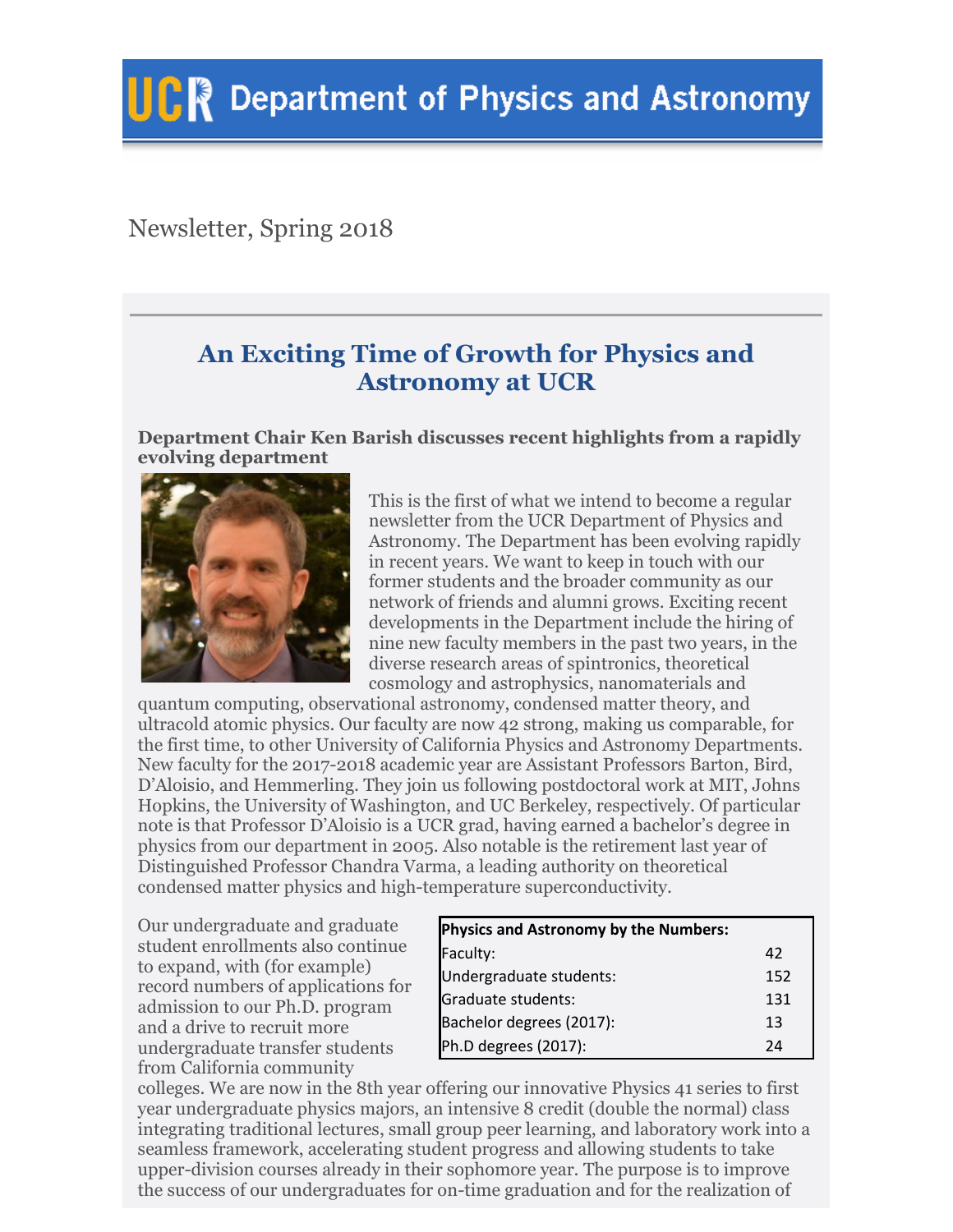their post-graduate goals. We strongly encourage undergraduate research and are proud that over 80% of our undergraduates take advantage of the research opportunities available within the Department.

We cordially invite you to attend this year's Physics and Astronomy graduation ceremonies, to be held on campus June 16, 2018. Our day will begin with lunch in the Physics Building Reading Room at 12:00 p.m (top floor of the Physics building, just above the main entrance). Our award recognition ceremony will be in Winston Chung Hall 138, from 1:00-3:00 p.m., and a reception will follow the award ceremony. Our special keynote speaker this Recognition Day is our alumnus and very own Anson D'Aloisio '05, Asst. Prof. of Physics. I hope that you and your family can join us and celebrate this joyous occasion. To RSVP, please send email to physics@ucr.edu and let us know the total number of guests you will be bringing. Full information on this year's program and a link to photographs from last year's program are included at the end of this newsletter.

Best wishes to all and we hope to see you soon !

Ken Barish Chair and Professor, UCR Physics and Astronomy

# **Recent Awards and Honors**

### **Astronomer Gillian Wilson Named an ELATE Fellow**

The one-year fellowship allows awardees to increase personal and professional leadership effectiveness. <https://ucrtoday.ucr.edu/49494>



### **Physicist Nathan Gabor Named a 2017 CIFAR Azrieli Global Scholar**

UC Riverside's Nathaniel Gabor is one of only 15 exceptional early career investigators to receive this year's prestigious award. <https://ucrtoday.ucr.edu/49397>



### **Astronomer George Becker wins NSF CAREER award**

UCR Assistant Professor George Becker was a recipient of a 2018 career award from the National Science Foundation, the agency's most prestigious award in support of junior faculty. Professor Becker will study intergalactic gas and the galaxies embedded within the gas to investigate the epoch of the early universe known as "reionization," for which we currently have little direct knowledge. <https://ucrtoday.ucr.edu/53820>



#### **Department chair Ken Barish is this year's recipient of the Distinguished Campus Service Award**

One of the most prestigious annual campus awards was given to Professor Barish for his longstanding and very effective efforts on behalf of the Department of Physics and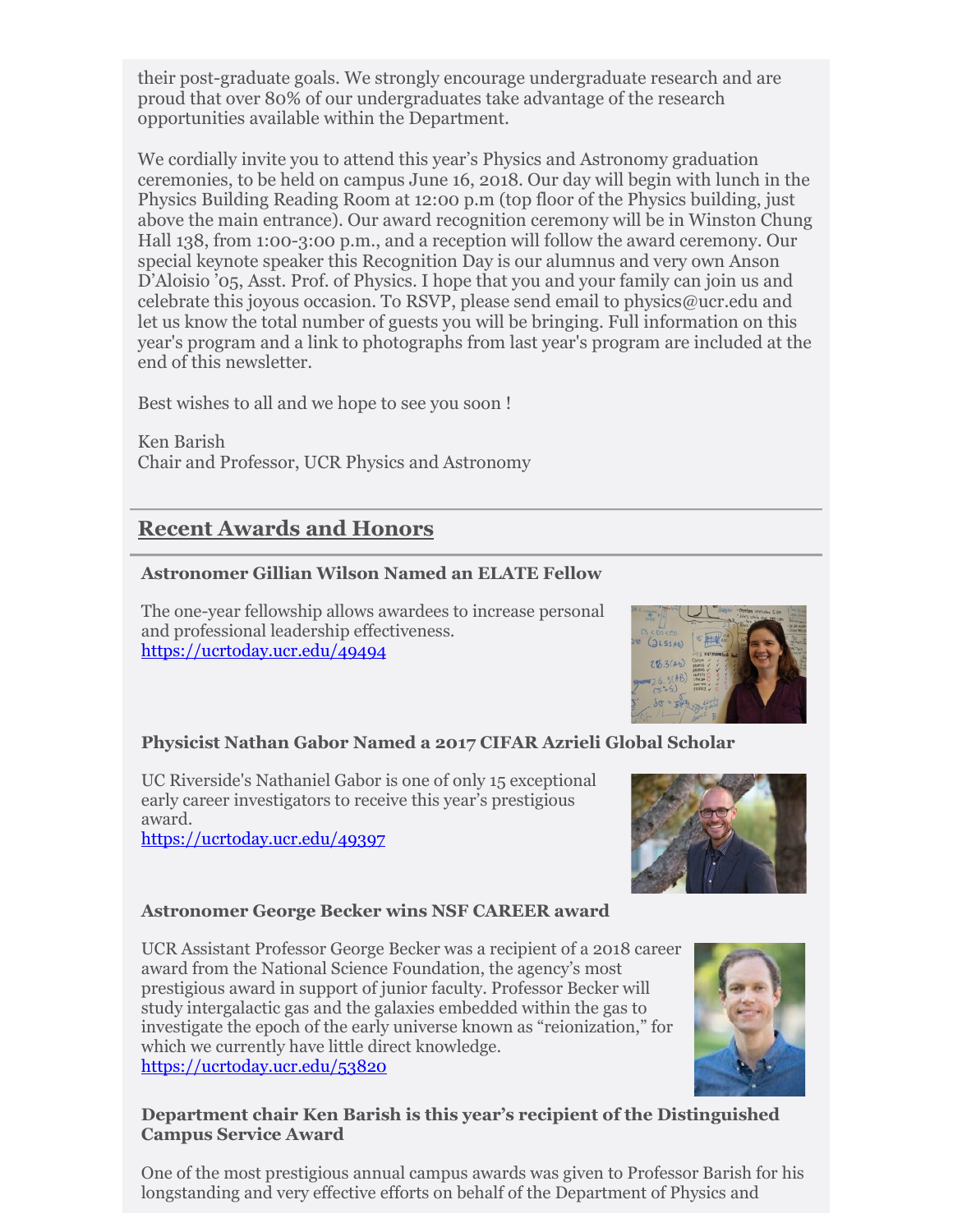Astronomy, the College of Natural and Agricultural Sciences, and the UCR campus.

#### **Professor Jose Wudka awarded last year's Distinguished Campus Service Award**

Yes, faculty members of the Department of Physics and Astronomy won this important campus award two years in a row. Professor Wudka was recognized for his four year leadership as chair of the UCR Academic Senate. [http://senate.ucr.edu/awards/dcs/recipients\\_2016-17.html](http://senate.ucr.edu/awards/dcs/recipients_2016-17.html)

#### **UCR Physics and Astronomy undergraduates Renata Koontz and Nicholas Pham awarded Goldwater Scholarships**

The Goldwater Scholarship, established by Congress, is considered to be the most prestigious undergraduate award in the United States for the natural sciences, mathematics, and engineering. For the 2018-2019 academic year, 211 scholarships were awarded nation-wide, with only 16 in California. Renata works with Professor Haibo Yu while Nicholas works with Professor George Becker. <https://ucrtoday.ucr.edu/53282>

## **Research News**

### **Prototype Shows How Tiny Photodetectors Can Double Their Efficiency**

UC Riverside research led by Professor Nathan Gabor invokes quantum mechanical processes that occur when two atomically thin materials are stacked together. <https://ucrtoday.ucr.edu/49282>



### **Physicists Offer Explanation for Diverse Galaxy Rotations**

A UC Riverside-led study led by Professor Haibi Yu invokes intriguing self-interacting dark matter theory. <https://ucrtoday.ucr.edu/48870>



#### **Scientists Get Best Measure of Star-forming Material in Galaxy Clusters in Early Universe**

The international SpARCS Collaboration, based at UC Riverside and led by Professor Gillian Wilson, has made the best measurement yet of the amount of fuel available to form stars in clusters of galaxies in the early universe. <https://ucrtoday.ucr.edu/48292>

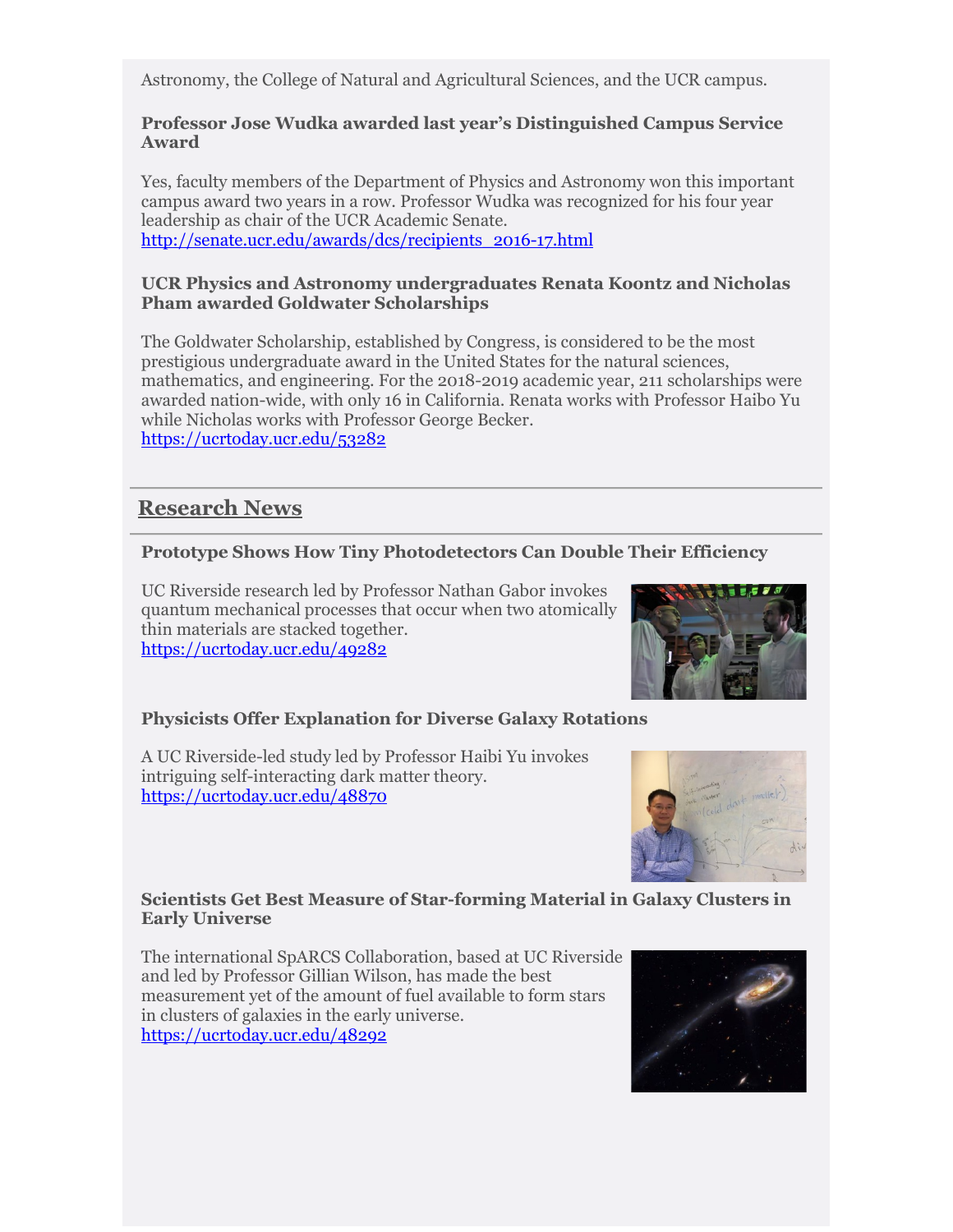#### **Research Accelerates Quest for Quicker, Longer-lasting Electronics**

UC Riverside research led by Professor Jing Shi leads to magnetic topological insulators well above room temperatures. <https://ucrtoday.ucr.edu/47247>

#### **Physics, Photosynthesis, and Solar Cells**

Researchers led by Professor Nathan Gabor combine quantum physics and photosynthesis to make discoveries that could lead to highly efficient, green solar cells. <https://ucrtoday.ucr.edu/42499>

#### **Large Numbers of Dwarf Galaxies Discovered in the Early Universe**

A UC Riverside team of astronomers led by Professor Brian Siana has discovered a large number of dwarf galaxies in the early universe by using the gravitational lensing phenomenon, completing an important census of star-forming galaxies. <https://ucrtoday.ucr.edu/42353>

#### **Do Extremely Reddened Quasars Extinguish Star Formation?**

A UC Riverside team of astronomers led by Professor Fred Hamann has linked extremely reddened quasars to strong galactic outflowing winds that inhibit star formation in the early universe.

<https://ucrtoday.ucr.edu/42119>

#### **Using Oxygen as a Tracer of Galactic Evolution**

Results from a team led by Professor Bahram Mobasher help explain how the properties of oxygen in the early universe affect the evolution of galaxies through time. <https://ucrtoday.ucr.edu/40554>









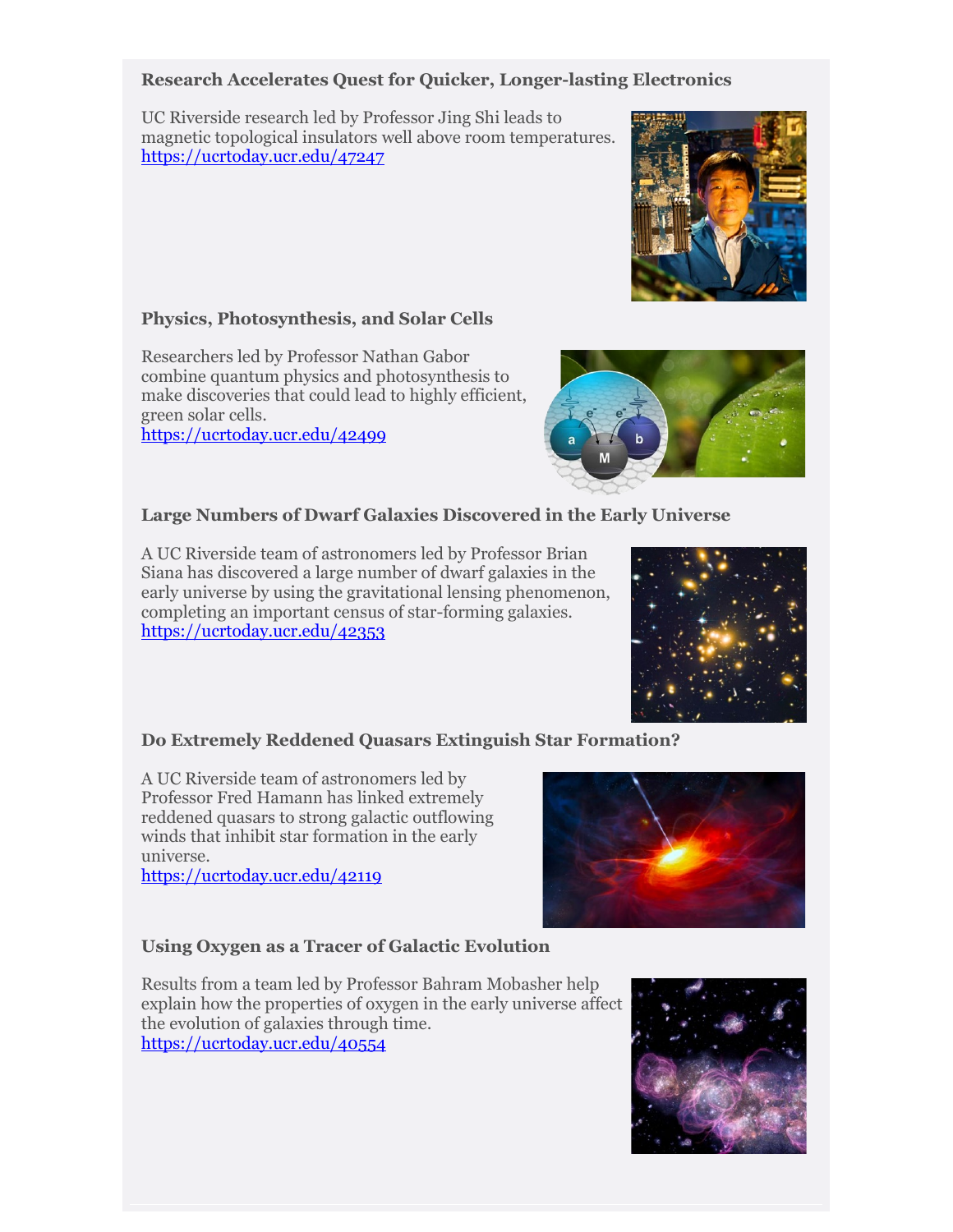#### **Cosmic Neighbors Inhibit Star Formation, even in the Early-universe**

An international team led by Professor Gillian Wilson has collected a sample of data that provides the best measurement yet of when and how fast galaxy clusters stop forming stars in the early universe.

<https://ucrtoday.ucr.edu/39251>



## **Outreach**

#### **Physicists Win Two Awards at Science Hack Day**

UC Riverside scientists led by Professor Flip Tanedo won the "Best in Show" and "Most Whimsical Hack" awards at the eighth-annual "Science Hack Day: San Francisco." <https://ucrtoday.ucr.edu/49505>

#### **Professor Leads Local High School Students in an International Particle Physics Masterclass at UCR**

Students from Murrieta Valley High School, Centennial High School (Corona) and Sage Hill High School (Newport Beach) visited the Department of Physics and Astronomy in March 2018 to participate, under the tutelage of Professors Bill Gary and Owen Long, in the International Particle Physics Masterclass. <https://ucrtoday.ucr.edu/52358#masterclass>

## **Public Invited to View 'Super Blue Blood Moon'**

The Physics and Astronomy Department hosted a free public observation of the January 31, 2018 event. <https://ucrtoday.ucr.edu/51227>

#### **UC Riverside overwhelmed by about 2,000 eclipse watchers**

About 2,000 people crowded around UC Riverside's bell tower to squint through a telescope at the partial solar eclipse on August 21, 2017. [https://www.pe.com/2017/08/21/uc-riverside-overwhelmed-by-about-2000-eclipse](https://www.pe.com/2017/08/21/uc-riverside-overwhelmed-by-about-2000-eclipse-watchers/)[watchers/](https://www.pe.com/2017/08/21/uc-riverside-overwhelmed-by-about-2000-eclipse-watchers/)

#### **UCR Physics and Astronomy at the Long Night of Arts & Innovation**

The Physics and Astronomy Department participated in this year's Night of Arts & Innovation in downtown Riverside. The event brings science to a broad audience in the form of hands-on experiments and direct interaction between active research scientists and the public. At this year's event, Professors Igor Barsukov, Boerge Hemmerling, and Flip Tanedo, with a strong support team of UCR graduate and undergraduate students, demonstrated novel experiments in spintronics, diamagnetism, and liquid nitrogen to hundreds of onlookers. A special feature was a microscope made from nothing but paper.

## **[Photos from Physics and Astronomy graduation, June 16, 2017](https://1drv.ms/a/s!Ah13QhoqJXS-hhAskNrmz0x8yaiJ)**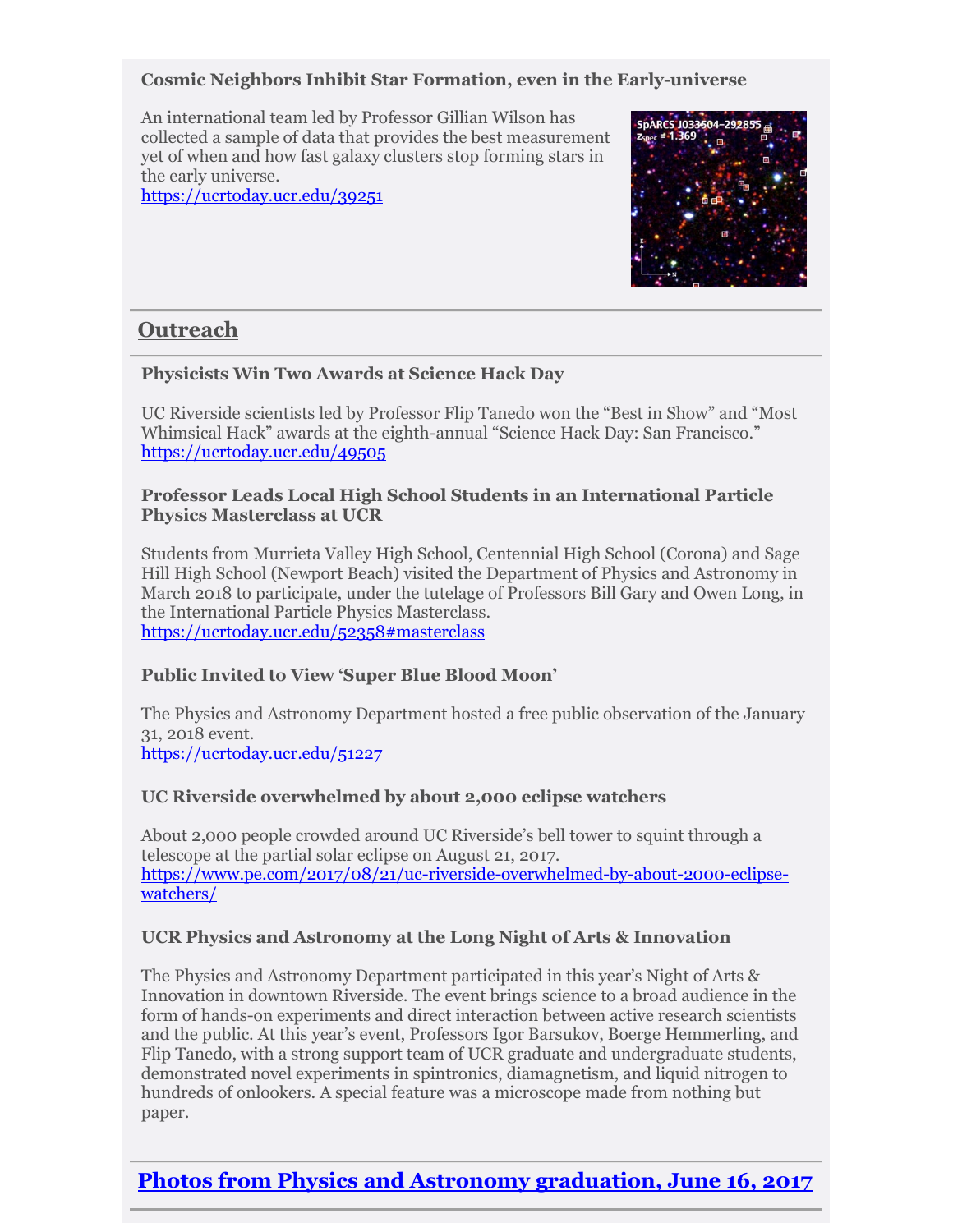## **In Memoriam**

Professor Steve White, UCR professor of physics from 1967 until his retirement in 1992, passed away April 8, 2018 at his home in Santa Barbara. He was 97 years old and lived a very full life. Those of us who knew Steve will always remember his great charm, forthright personality, intelligence, and integrity. He was a very distinguished scientist who made significant contributions to our understanding of the Earth's radiation belts and to gamma ray astrophysics. He will be greatly missed. An obituary can be found here:

<http://cnas.ucr.edu/robertstephenwhite.html>

## **Invitation to the 2018 Physics and Astronomy Recognition Day**

On behalf of the Department of Physics and Astronomy at UCR, I would like to cordially invite you and your family to our 2018 Department Recognition Day on Saturday, June 16th. For those attending the undergraduate commencement ceremony in the morning, our day will begin with light refreshments at 10:30 a.m. in the Patio in front of the Physics building. Undergraduate, graduate students and their families are invited to attend lunch in the Physics Reading Room at 12:00 p.m. Our award recognition ceremony will be in Winston Chung Hall 138, from 1:00-3:00 p.m., and a reception will follow the award ceremony. I hope that you and your family can join us and celebrate this joyous occasion.

Our special keynote speaker is our alumnus, Anson D'Aloisio, '05, Asst. Prof. of Physics. Our recognition day will feature short research talks by our Ph.D. candidates, posters by our undergraduate researchers, and departmental awards and recognition of other awards, and individual recognition of all degree recipients (BA, BS, MSc, Ph.D.). This is a wonderful event for students and their parents to be recognized and to meet the faculty.

Please send an RSVP to [physics@ucr.edu](mailto:physics@ucr.edu) and let us know the total number of guests you are bringing.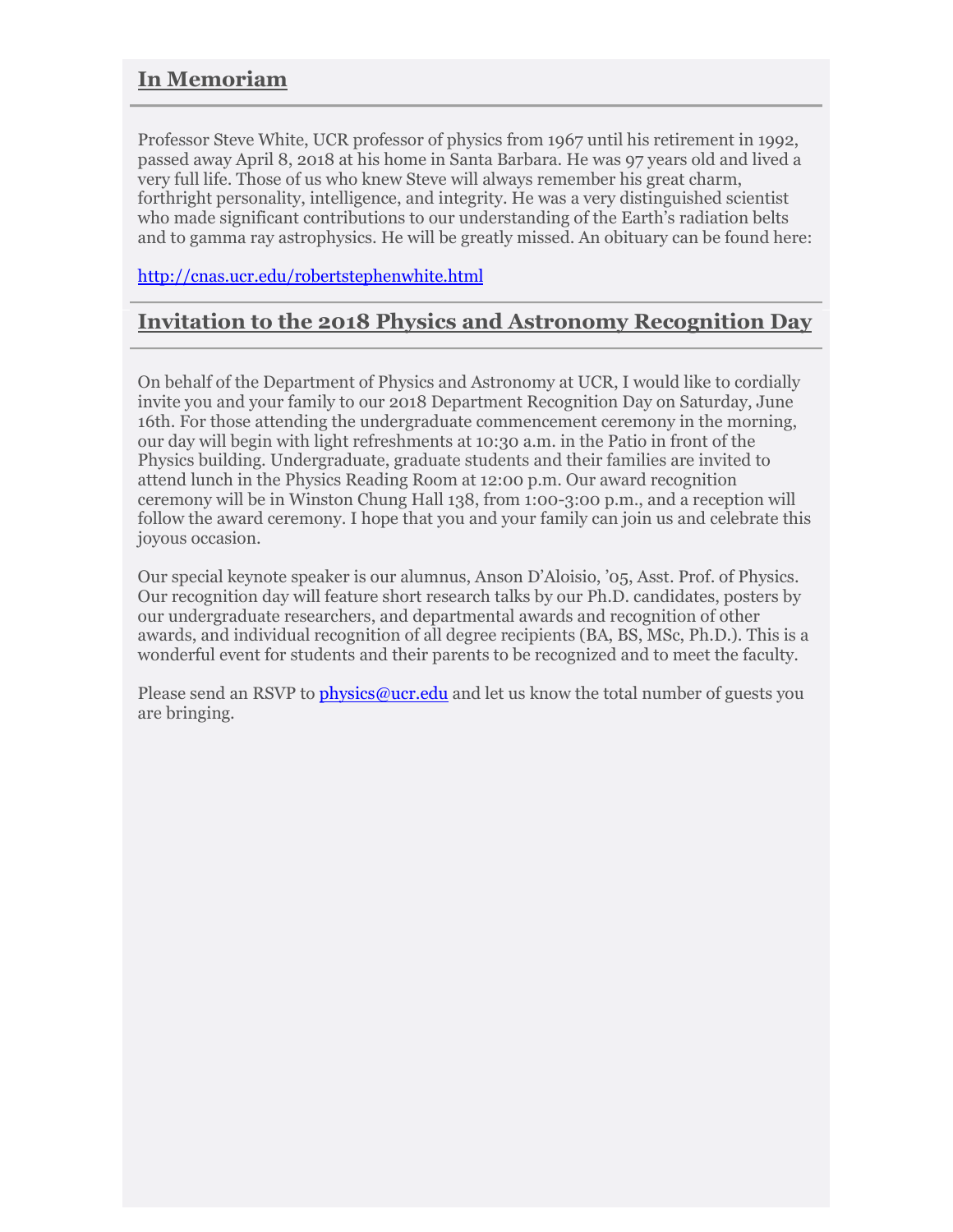

# *The Department of Physics and Astronomy*

*at the* 

# *University of California, Riverside*

*cordially invites you to attend the* 

# *Graduation Recognition Ceremony*

honoring the Candidates for the Bachelor of Science, Master's and Doctoral Degree

Awards to be Given

Robert L. Wild Family Scholarship Award for Outstanding Achievement by a 1st Year Undergraduate Student  $\sim$   $\sim$ 

Michael Devirian Award for Outstanding Achievement by a 2nd Year Undergraduate Student

 $\sim$  $\sim$ Michael Devirian Award for Outstanding Achievement by a 3rd Year Undergraduate Student

 $\sim$  $\sim$ Benjamin C. Shen Memorial Award for Outstanding Achievement by a Senior Undergraduate Student

 $\sim$   $\sim$ The Poe Memorial Scholarship Award for Outstanding PhD Graduate

> $\sim$   $\sim$ Recognition of Outstanding Teaching Assistants

 $\sim$   $\sim$ Benjamin C. Shen Memorial Award for Outstanding Achievement by a 1st Year Graduate Student

 $\sim$   $\sim$ Anne Kernan Award for Outstanding Junior Graduate Student Researcher  $\sim$   $\sim$ 

Anne Kernan Award for Outstanding Senior Graduate Student Researcher  $\sim$   $\sim$ 

Al Staats Award for Exceptional Skills in Designing and Building Physics Apparatus  $\sim$   $\sim$ 

# *Saturday, June 16, 2018 10:30 a.m. – 3 p.m.*

*Please RSVP the number of attendees by June 11 to[: physics@ucr.edu](mailto:physics@ucr.edu) 3035 Physics Building Reading Room - Light Lunch will be served Award Ceremony, Chung Hall 138 & Reception will follow the Ceremony*

> *Directions at the kiosk, main entrance Use parking lot 13- Parking permits will not be required*